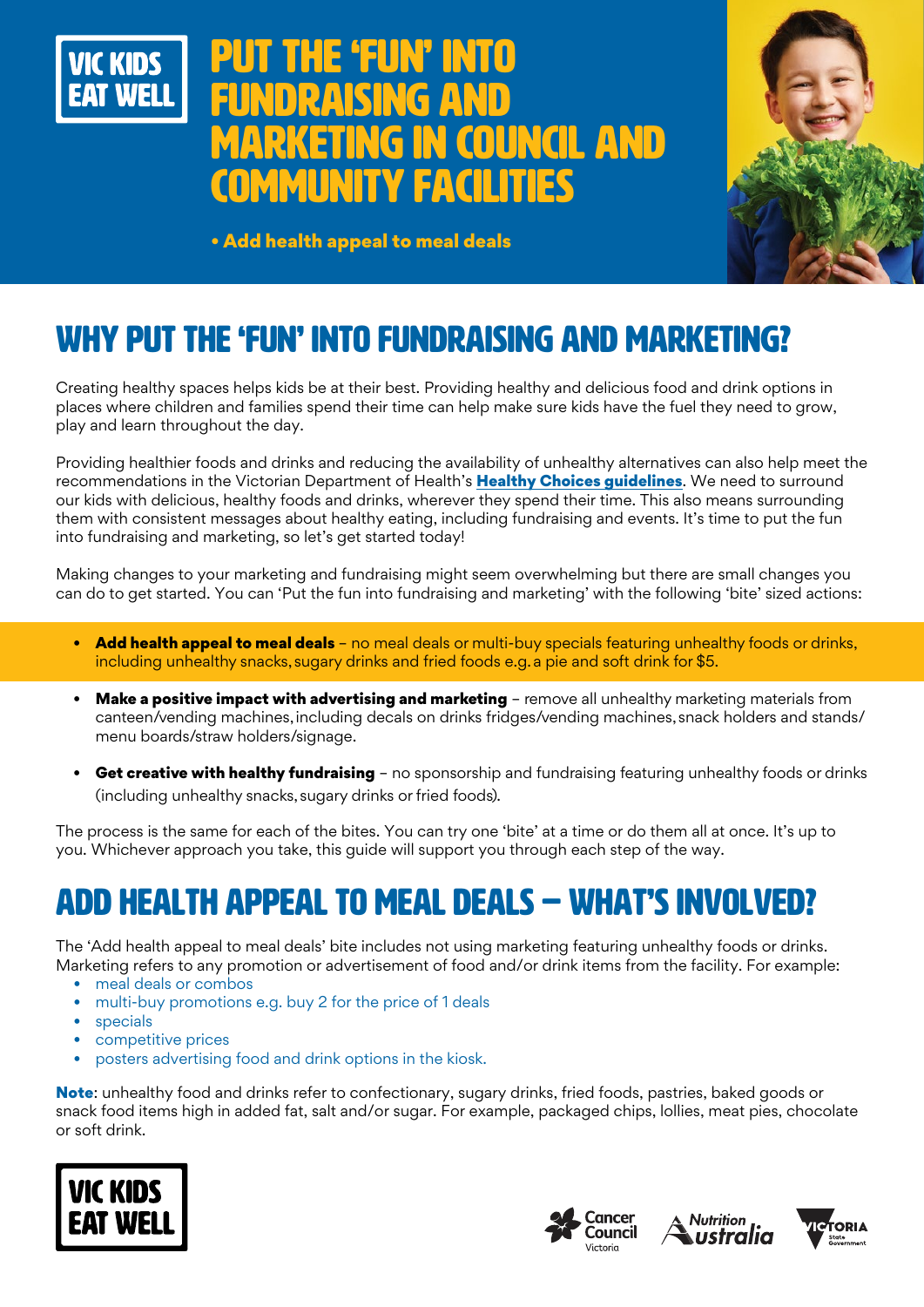#### To add health appeal to meal deals, follow our three simple steps:





## STEP ONE: REVIEW

Start by identifying the unhealthy food and drink marketing currently being used at the facility. This will help identify which options need to be removed or changed.

Consider where this marketing might be taking place currently at the facility. This could include marketing of these unhealthy items on the facility's website, newsletters and anywhere across the centre (e.g. posters or signage around the facility outside the kiosk; as well as menu boards at the kiosk).









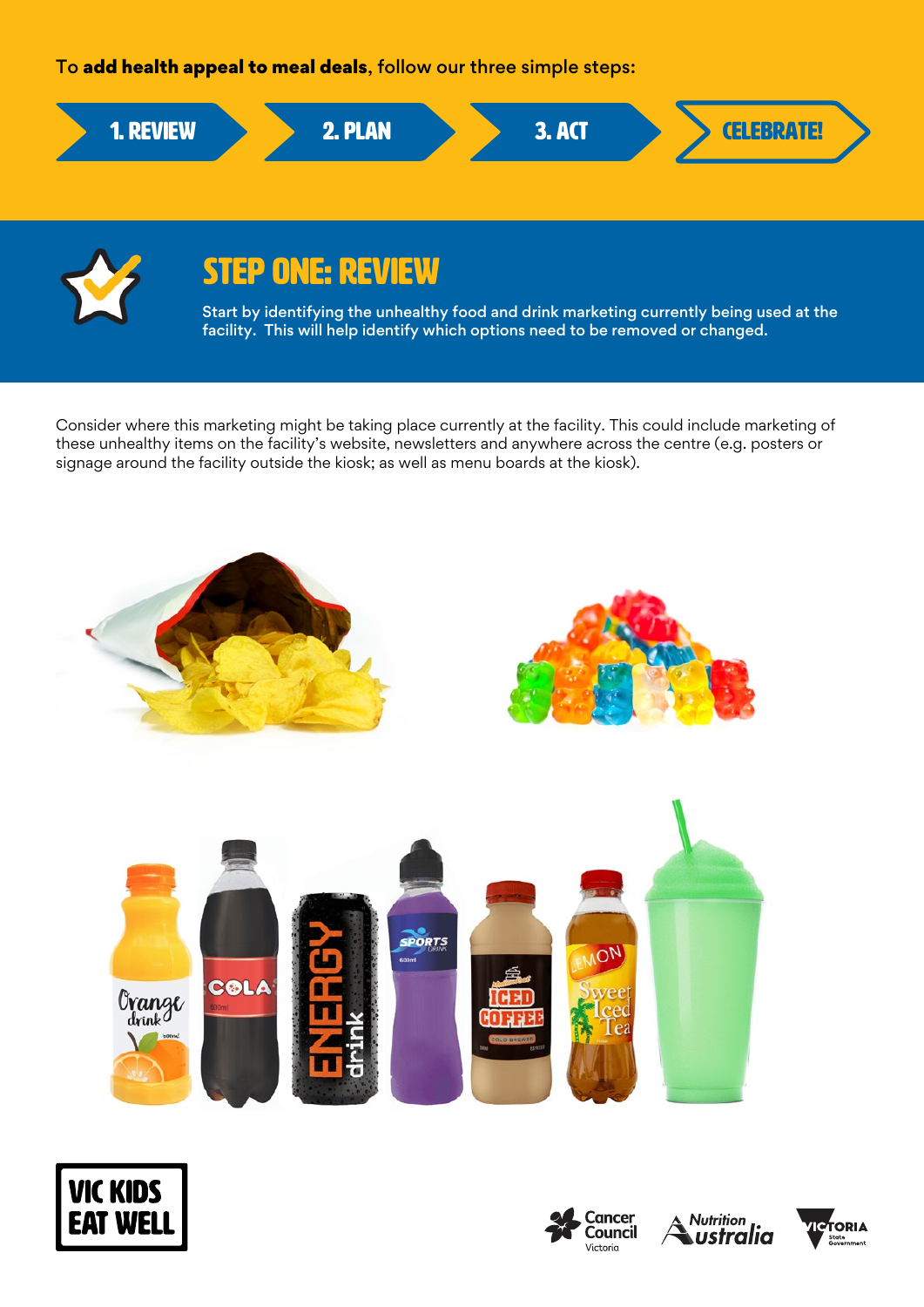

STEP TWO: PLAN

Now you know what you have, decide how you will make your changes.

If you have current meal deals, multi-buy promotions or specials that include unhealthy foods and drinks, you can either:

- remove them completely OR
- replace the foods and drinks offered in these promotions with healthier options e.g. offer a salad wrap and flavoured milk meal deal instead of a pie and soft drink meal deal.

### Preparing for change

There are different ways to introduce changes and make improvements to the marketing in a community facility. You can make changes all at once or use a gradual approach:

All at once: this is a quick way to drastically improve the healthy eating messages and healthy food and drink options you are promoting at the facility.

A gradual approach: this option gives the facility more time to remove or replace current promotion of unhealthy foods and drinks. If the facility has a lot of changes to make you might consider replacing the promotion of less popular unhealthy foods and drinks first. Then move onto replacing the promotion of the most popular unhealthy items second.













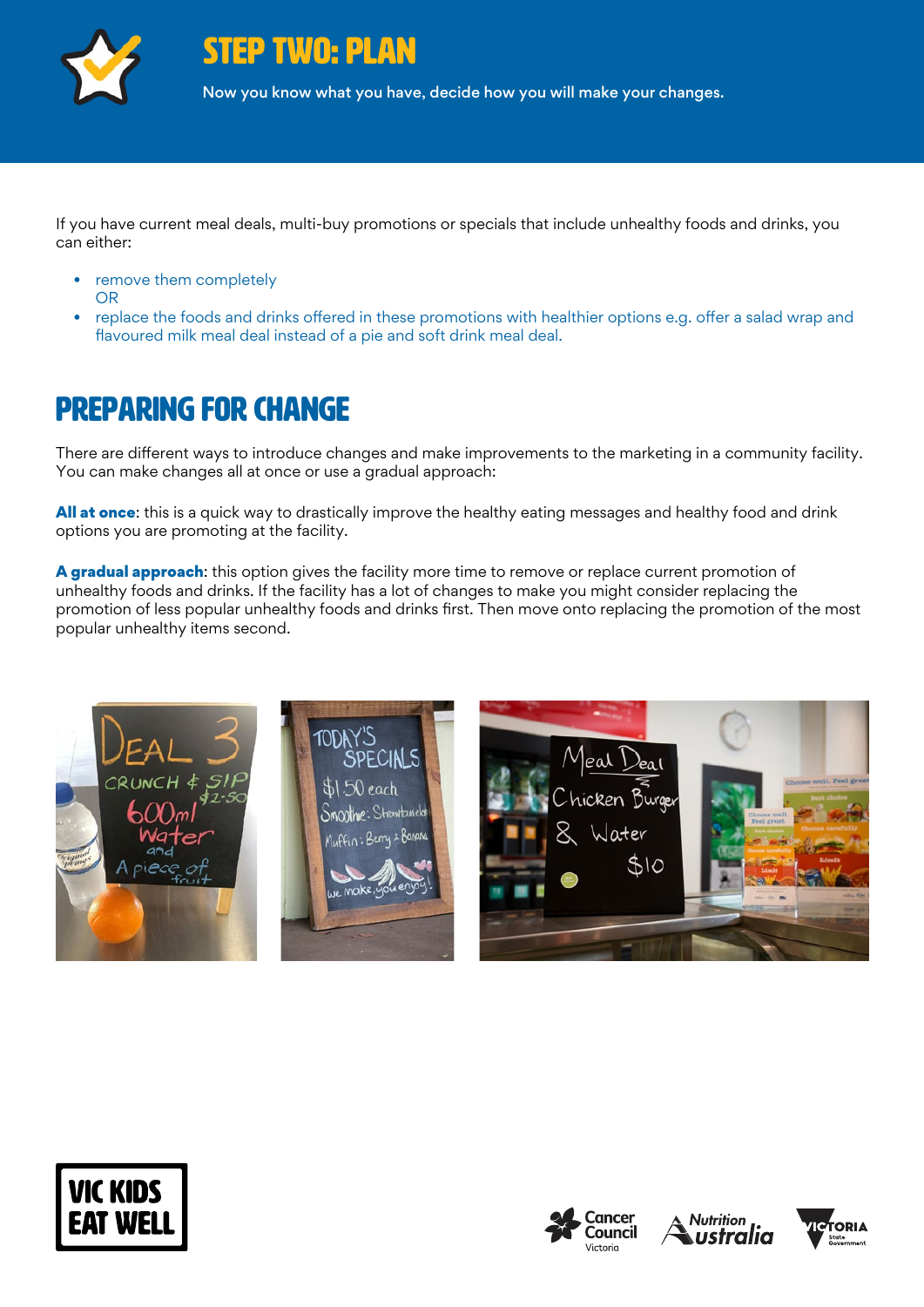

STEP THREE: ACT

Now you've done all the groundwork, it's time to put it into action.

Consider other areas of branding and fundraising in the small bites that you can also improve to make these changes have a greater impact.

For example:

- Position healthier choices up the front, at eye level and within easy reach for customers.
- Place only healthy items at the cash register to encourage healthy last-minute choices.
- Create posters showing the new healthier options available at the kiosk.
- Price the healthier options competitively. Encourage the sale of healthier options by reducing their price, while slightly increasing the price of less healthy items.
- Promote your healthy options by using rewards and other added benefits to promote sales, such as stamp cards where if you buy 5 healthy items the 6th is free.

For more ideas and information go to **[Promoting healthy foods and drinks | Healthy Eating Advisory Service](http://heas.health.vic.gov.au/healthy-choices/promoting-healthier-choices).** 

Be sure to communicate these changes to all the kiosk staff who might be stocking the food and drink displays. This will ensure the changes to unhealthy food and drink promotions are maintained.

Remember, this is just one of the 'bites' you can do to put the fun into fundraising and marketing. Check out ['Make a positive impact with advertising and marketing'](https://www.vickidseatwell.health.vic.gov.au/resources) or ['Get creative with healthy fundraising'](https://www.vickidseatwell.health.vic.gov.au/resources) for how to promote consistent messages about healthy eating in the facility.